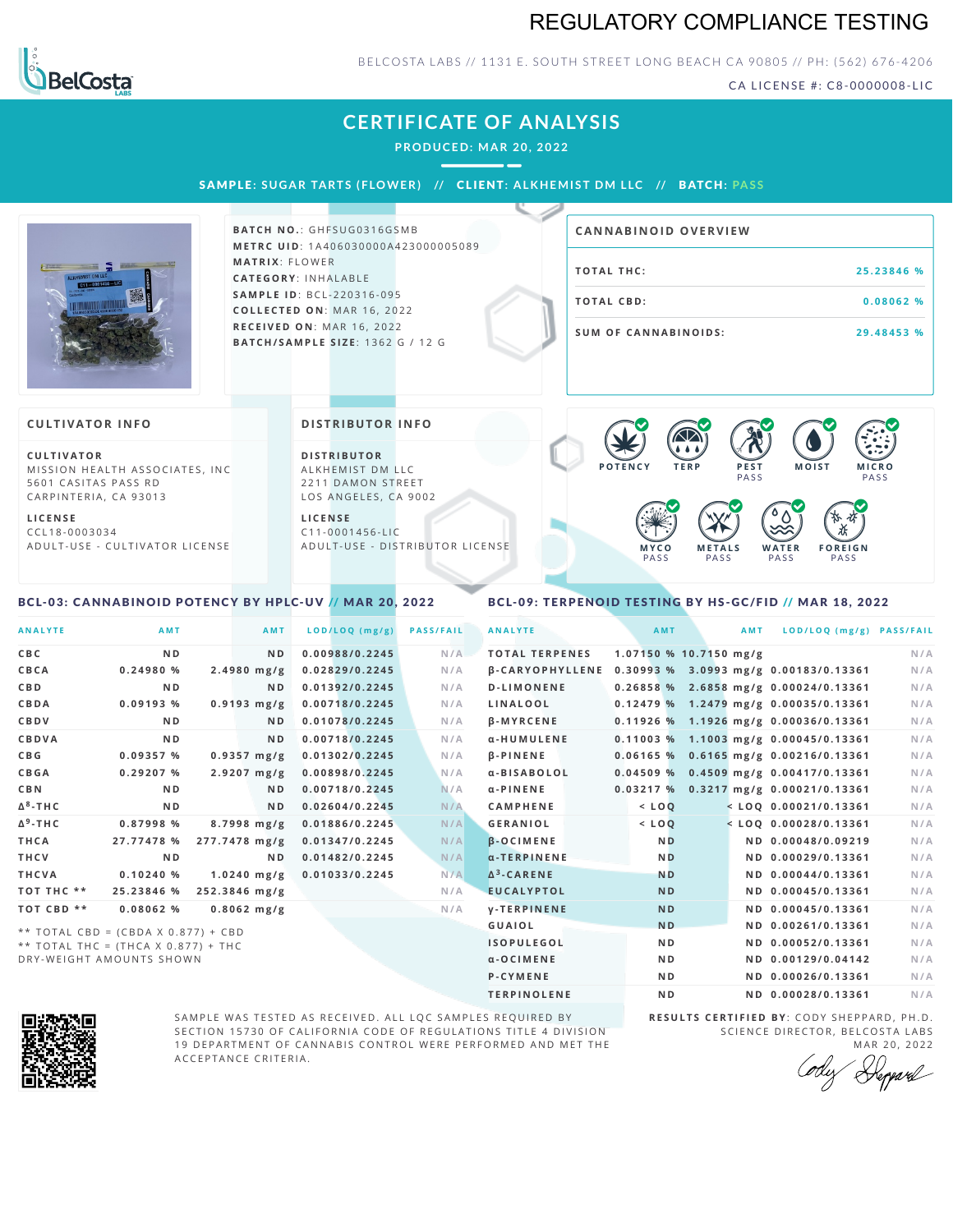## REGULATORY COMPLIANCE TESTING

#### <span id="page-1-0"></span>BCL-13: PESTICIDE TESTING BY GC/MS // MAR 18, 2022

| <b>ANALYTE</b>         | LIMIT         | $AMT(\mu g/g)$ | LOD/LOQ (µg/g)  | <b>PASS/FAIL</b> |
|------------------------|---------------|----------------|-----------------|------------------|
| <b>CAPTAN</b>          | $0.7 \mu g/g$ | N <sub>D</sub> | 0.03138/0.09505 | <b>PASS</b>      |
| <b>CHLORDANE</b>       | Any amt       | N <sub>D</sub> |                 | <b>PASS</b>      |
| <b>CHLORDANE CIS</b>   |               | N <sub>D</sub> | 0.0111/0.03365  | N/A              |
| <b>CHLORDANE TRANS</b> |               | N <sub>D</sub> | 0.01062/0.0321  | N/A              |
| <b>CHLORFENAPYR</b>    | Any amt       | N <sub>D</sub> | 0.02393/0.07243 | <b>PASS</b>      |

| <b>ANALYTE</b>                      | LIMIT         | AMT $(\mu g/g)$ | $LOD/LOQ$ ( $\mu g/g$ ) | <b>PASS/FAIL</b> |
|-------------------------------------|---------------|-----------------|-------------------------|------------------|
| <b>CHLORPYRIFOS</b>                 | Any amt       | N D             | 0.01116/0.03389         | <b>PASS</b>      |
| <b>DICHLORVOS</b>                   | Any amt       | ND.             | 0.01175/0.03562         | <b>PASS</b>      |
| <b>METHYL PARATHION</b>             | Any amt       | ND.             | 0.01348/0.04087         | <b>PASS</b>      |
| PENTACHLORONI-<br><b>TROBENZENE</b> | $0.1 \mu g/g$ | ND.             | 0.01402/0.04254         | <b>PASS</b>      |
|                                     |               |                 |                         |                  |

### BCL-05: RESIDUAL PESTICIDE ANALYSIS BY LC-MS/MS ESI // MAR 18, 2022

| <b>ANALYTE</b>         |                  | LIMIT $AMT (\mu g/g)$ | LOD/LOQ (µg/g) | <b>PASS/FAIL</b> | <b>ANALYTE</b>       |                  | LIMIT AMT $(\mu g/g)$ | LOD/LOQ (µg/g) PASS/FAIL |             |
|------------------------|------------------|-----------------------|----------------|------------------|----------------------|------------------|-----------------------|--------------------------|-------------|
| <b>ABAMECTIN</b>       | $0.1 \mu g/g$    | N D                   | 0.01153/0.04   | <b>PASS</b>      | <b>MALATHION</b>     | $0.5 \mu g/g$    | N D                   | 0.00472/0.02             | <b>PASS</b> |
| <b>ACEPHATE</b>        | $0.1 \mu g/g$    | N D                   | 0.00368/0.02   | <b>PASS</b>      | <b>METALAXYL</b>     | $2 \mu g/g$      | N D                   | 0.00503/0.02             | PASS        |
| ACEQUINOCYL            | $0.1 \mu g/g$    | N D                   | 0.00417/0.02   | <b>PASS</b>      | <b>METHIOCARB</b>    | Any amt          | N D                   | 0.00503/0.02             | PASS        |
| <b>ACETAMIPRID</b>     | $0.1 \mu g/g$    | N D                   | 0.00464/0.02   | PASS             | METHOMYL             | 1 $\mu$ g/g      | N D                   | 0.00494/0.02             | PASS        |
| <b>ALDICARB</b>        | Any amt          | ND                    | 0.01109/0.04   | <b>PASS</b>      | <b>MEVINPHOS</b>     | Any amt          | N D                   |                          | PASS        |
| <b>AZOXYSTROBIN</b>    | $0.1 \mu g/g$    | N D                   | 0.00639/0.02   | <b>PASS</b>      | <b>MEVINPHOSI</b>    |                  | N D                   | 0.00163/0.0084           | N/A         |
| <b>BIFENAZATE</b>      | $0.1 \mu g/g$    | N D                   | 0.00355/0.02   | <b>PASS</b>      | <b>MEVINPHOS II</b>  |                  | N D                   | 0.00542/0.0316           | N/A         |
| <b>BIFENTHRIN</b>      | $3 \mu g/g$      | ND                    | 0.00473/0.04   | <b>PASS</b>      | MYCLOBUTANIL         | $0.1 \mu g/g$    | N D                   | 0.00867/0.04             | PASS        |
| <b>BOSCALID</b>        | $0.1 \mu g/g$    | N D                   | 0.00494/0.02   |                  | PASS NALED           | 0.1 µg/g         | N D                   | 0.00328/0.02             | PASS        |
| CARBARYL               | $0.5 \, \mu g/g$ | N D                   | 0.00295/0.02   | PASS             | OXAMYL               | $0.5 \, \mu g/g$ | N D                   | 0.00455/0.02             | PASS        |
| CARBOFURAN             | Any amt          | N D                   | 0.00613/0.02   | PASS             | PACLOBUTRAZOL        | Any amt          | N D                   | 0.00714/0.04             | PASS        |
| CHLORANTRANIL-         | $10 \mu g/g$     | N D                   | 0.00697/0.04   | PASS             | <b>PERMETHRIN</b>    | $0.5 \mu g/g$    | N D                   |                          | PASS        |
| <b>IPROLE</b>          |                  |                       |                |                  | PERMETHRIN CIS       |                  | N D                   | 0.00237/0.0082           | N/A         |
| <b>CLOFENTEZINE</b>    | $0.1 \mu g/g$    | N D                   | 0.0054/0.02    | <b>PASS</b>      | PERMETHRIN TRANS     |                  | N D                   | 0.00245/0.0118           | N/A         |
| COUMAPHOS              | Any amt          | N D                   | 0.00215/0.02   | PASS             | <b>PHOSMET</b>       | $0.1 \mu g/g$    | N D                   | 0.0043/0.02              | PASS        |
| CYFLUTHRIN             | $2 \mu g/g$      | N D                   | 0.05508/0.2    | <b>PASS</b>      | PIPERONYLBUTO-       | $3 \mu g/g$      | N D                   | 0.00247/0.02             | PASS        |
| <b>CYPERMETHRIN</b>    | $1 \mu g/g$      | N D                   | 0.00556/0.04   | <b>PASS</b>      | XIDE                 |                  |                       |                          |             |
| <b>DAMINOZIDE</b>      | Any amt          | N D                   | 0.00227/0.04   | PASS             | <b>PRALLETHRIN</b>   | $0.1 \mu g/g$    | N D                   | 0.00392/0.02             | PASS        |
| <b>DIAZINON</b>        | $0.1 \mu g/g$    | N D                   | 0.00487/0.02   | <b>PASS</b>      | PROPICONAZOLE        | $0.1 \mu g/g$    | N D                   | 0.0024/0.02              | PASS        |
| <b>DIMETHOATE</b>      | Any amt          | N D                   | 0.00354/0.02   | <b>PASS</b>      | <b>PROPOXUR</b>      | Any amt          | N D                   | 0.00374/0.02             | PASS        |
| <b>DIMETHOMORPH</b>    | $2 \mu g/g$      | N D                   |                | <b>PASS</b>      | <b>PYRETHRINS</b>    | $0.5 \mu g/g$    | N D                   | 0.00726/0.04             | PASS        |
| <b>DIMETHOMORPH I</b>  |                  | N D                   | 0.00109/0.0078 | N/A              | <b>PYRIDABEN</b>     | $0.1 \mu g/g$    | N D                   | 0.0034/0.02              | PASS        |
| <b>DIMETHOMORPH II</b> |                  | ND                    | 0.0015/0.0122  | N/A              | <b>SPINETORAM</b>    | $0.1 \mu g/g$    | N D                   |                          | PASS        |
| <b>ETHOPROPHOS</b>     | Any amt          | N D                   | 0.0041/0.02    | <b>PASS</b>      | <b>SPINETORAM J</b>  |                  | N D                   | 0.00329/0.016            | N/A         |
| <b>ETOFENPROX</b>      | Any amt          | N D                   | 0.00274/0.02   | <b>PASS</b>      | <b>SPINETORAM L</b>  |                  | N D                   | 0.00157/0.016            | N/A         |
| <b>ETOXAZOLE</b>       | $0.1 \mu g/g$    | N D                   | 0.00385/0.02   | PASS             | <b>SPINOSAD</b>      | $0.1 \mu g/g$    | N D                   |                          | PASS        |
| <b>FENHEXAMID</b>      | $0.1 \mu g/g$    | N D                   | 0.01055/0.02   | <b>PASS</b>      | SPINOSAD A           |                  | N D                   | 0.00205/0.01438          | N/A         |
| <b>FENOXYCARB</b>      | Any amt          | ND.                   | 0.00175/0.02   | <b>PASS</b>      | SPINOSAD D           |                  | N D                   | 0.00104/0.00498          | N/A         |
| <b>FENPYROXIMATE</b>   | 0.1 µg/g         | N D                   | 0.00481/0.02   | <b>PASS</b>      | SPIROMESIFEN         | 0.1 µg/g         | N D                   | 0.00944/0.04             | PASS        |
| <b>FIPRONIL</b>        | Any amt          | N D                   | 0.00478/0.02   | PASS             | <b>SPIROTETRAMAT</b> | $0.1 \, \mu g/g$ | N D                   | 0.00208/0.02             | PASS        |
| FLONICAMID             | $0.1 \mu g/g$    | N D                   | 0.00398/0.02   | PASS             | SPIROXAMINE          | Any amt          | N D                   | 0.00344/0.02             | PASS        |
| <b>FLUDIOXONIL</b>     | $0.1 \mu g/g$    | N D                   | 0.01369/0.04   | PASS             | <b>TEBUCONAZOLE</b>  | $0.1 \mu g/g$    | N D                   | 0.00816/0.04             | PASS        |
| HEXYTHIAZOX            | $0.1 \mu g/g$    | N D                   | 0.00297/0.02   | PASS             | <b>THIACLOPRID</b>   | Any amt          | N D                   | 0.0039/0.02              | PASS        |
| <b>IMAZALIL</b>        | Any amt          | N D                   | 0.0056/0.02    | PASS             | <b>THIAMETHOXAM</b>  | $5 \mu g/g$      | N D                   | 0.00358/0.02             | PASS        |
| <b>IMIDACLOPRID</b>    | 5 µg/g           | N D                   | 0.00645/0.02   | <b>PASS</b>      | TRIFLOXYSTROB-<br>ΙN | $0.1 \mu g/g$    | N D                   | 0.00421/0.02             | PASS        |
| KRESOXIM-<br>METHYL    | $0.1 \mu g/g$    | N D                   | 0.00339/0.02   | PASS             |                      |                  |                       |                          |             |